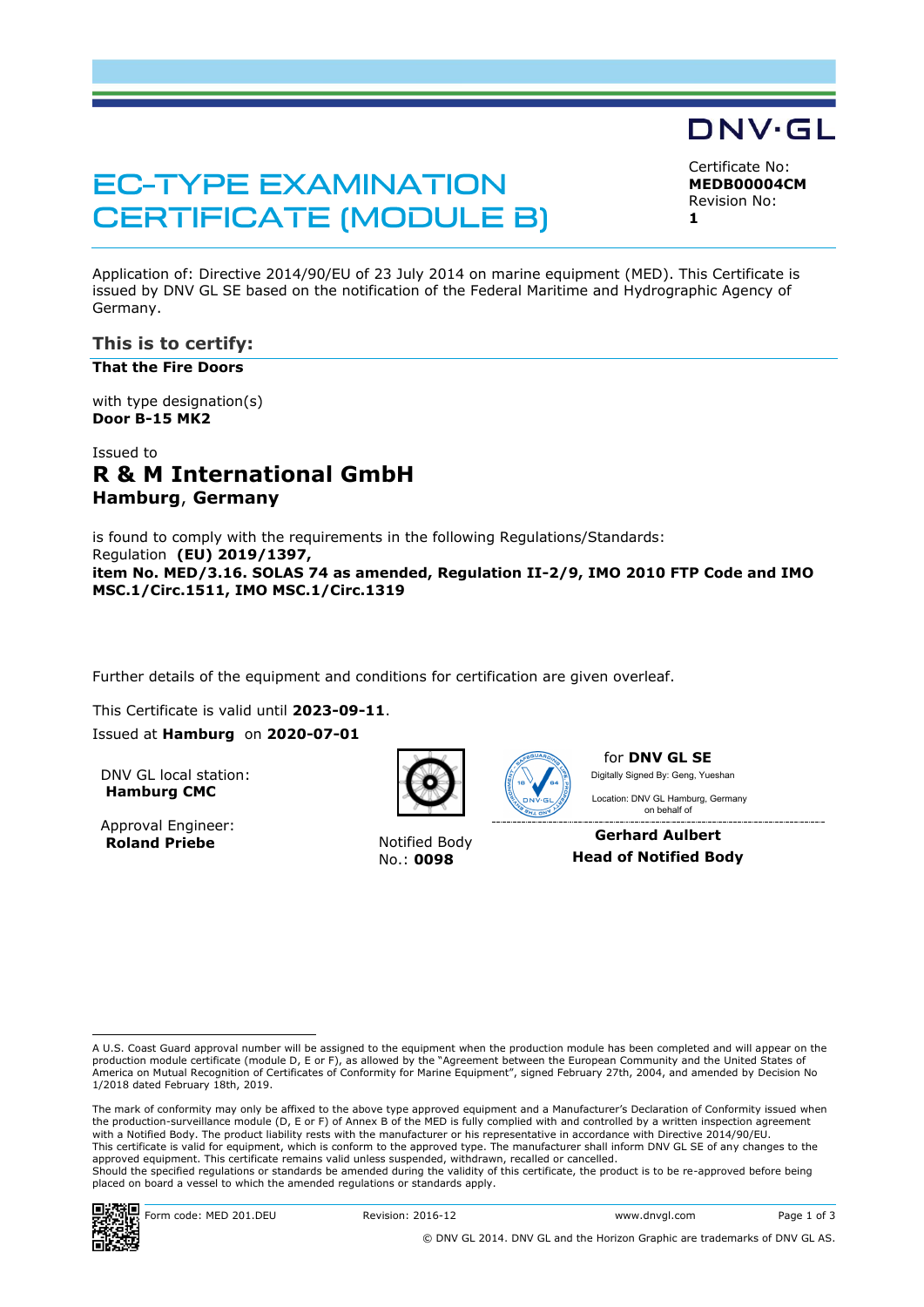Job Id: **344.1-008457-2** Certificate No: **MEDB00004CM** Revision No: **1**

#### **Product description**

The **Door B-15 MK2** is a single leaf hinged fire door composed of door leaf and frame and various fittings.

The door leaf is composed of (starting at the side exposed to fire):

- 1.2 mm thick steel plate
- layer of rockwool insulation (approx. 15 mm thick)
- 0.7 mm thick punching steel plate
- 16 mm thick air gap
- 0.7 mm thick punching steel plate
- layer of rockwool insulation (approx. 15 mm thick)
- 1.0 mm thick steel plate

During the test, the door leaf was installed to open away from the heating conditions.

The four-sided door frame is made by 1.5 mm thick steel plate and filled with rock wool insulation. At the top of door frame, a 73 mm thick top panel of external size of 335 mm in height (355 mm including additional overlap of 20 mm on the side exposed to fire) is installed as one part of it. The top panel is insulated inside with rock wool.

For insulation of door leaf, frame and frame top panel, "ABM-SR 200" type marine moisture-proof rock wool slab (provided by Shanghai ABM Rockwool Co., Ltd, China, nominal density: 200 kg/m<sup>3</sup>) is used and fixed to the steel plates with an adhesive of approved type. Alternatively may the insulation "TIZOL-FLOT Lamella 200" (density 200 kg/m<sup>3</sup>) from Joint Stock Company "TIZOL" be used – see assessment No. 20190457 from MPA Dresden.

The door leaf is connected to the frame by three steel hinges at one of its vertical edge and is fitted with a fireproof lock at the other edge. The door frame is bolted to the bulkhead and may also be tack- and fully welded to the bulkhead.

The door may be optionally fitted with:

- Escape panel arranged as integrated part of the door leaf with slots cut into the steel sheet under the circumference of cover profile made by 1.5 mm x 30 mm steel plate, further details acc. to drawings nos. B-15MK2-KOP\_FIRETEST\_01.2015\_02-04 and B-15MK2- KOP\_FIRETEST\_01.2015\_03-04;
- Spy eye ( $Ø14$  mm) acc. to drawing K701802;
- Cable pipe of  $\varnothing$  18 mm x 479 mm installed at the mid position in door leaf, made by 1.0 mm steel plate and fixed by an adhesive of approved type.

Total thickness of door leaf: 50 mm (not including the edge cover).

For further details, see test reports with included drawings listed under Type Examination documentation below.

#### **Application/Limitation**

Approved for use as an integrated part of fire retarding division of class B-15.

Max. size of door leaf: 933 mm x 2111 mm (width x height) Max. clear opening door size: 900 mm x 2100 mm (width x height). Max. clear opening of escape panel: 600 mm x 800 mm (width x height).

The insulation materials and adhesives used have to be approved according to the Marine Equipment Directive and bear the Mark of Conformity. This requirement may also be applicable for surface materials used, if required by relevant rules and regulations.

Each product is to be supplied with its manual for installation and maintenance.